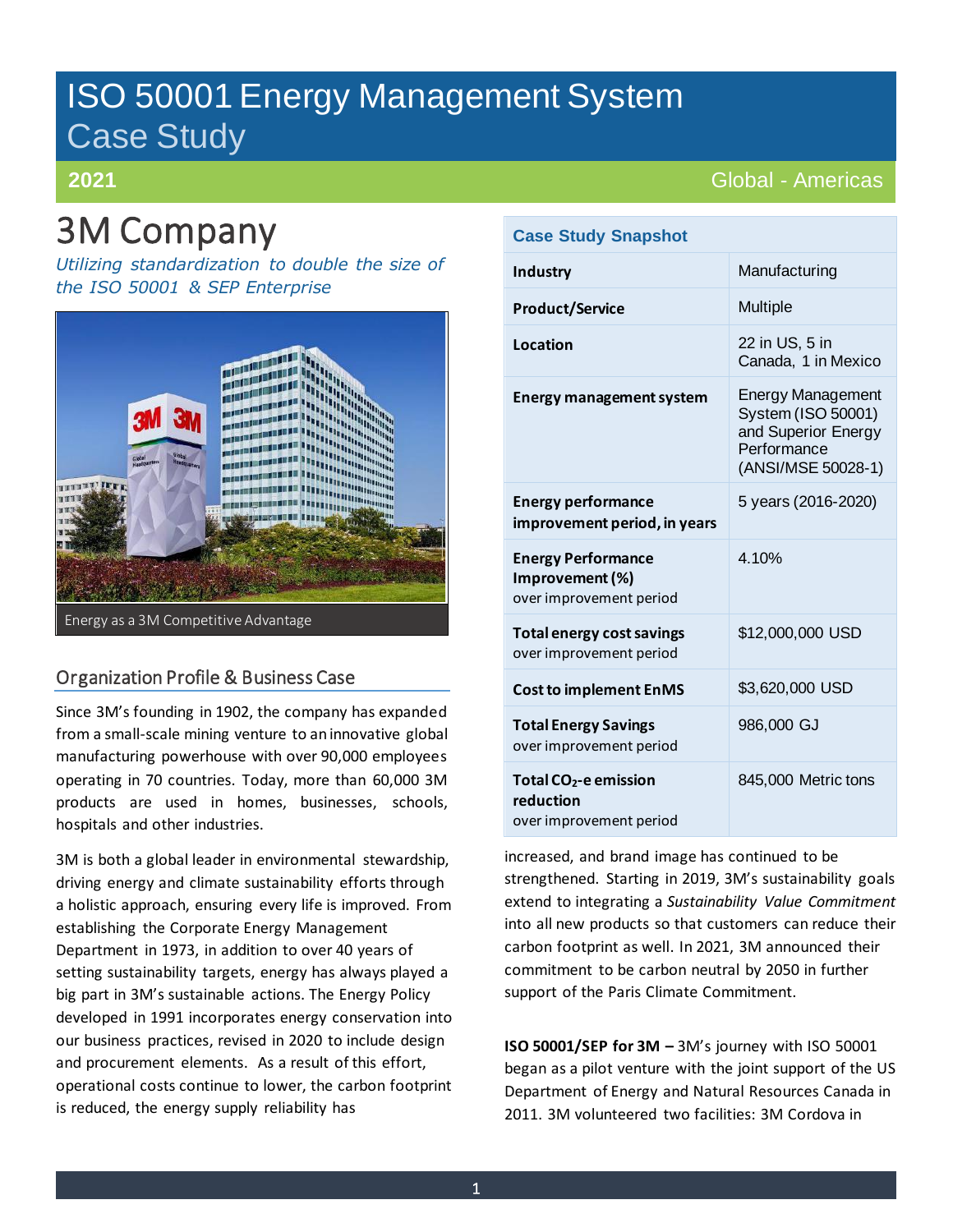Illinois, US and 3M Brockville in Ontario, Canada. Growing from two sites in the pilot to now 45 sites globally that are ISO 50001 certified; 29 of which have taken the additional step to achieve SEP certification (certified by Canadian Welding Bureau/Korean Energy Agency and accredited by ANSI National Accreditation/ DQS GmbH).

In 2014, 3M developed the new company sustainability goals in accordance with the United Nations Development Goals. The 2025 Climate & Energy sustainability goals stipulate corporate energy efficiency, renewable energy, and carbon neutrality goals.

#### Business Benefits

With the 28 certified sites combined, 3M Americas' normalized energy performance has improved by 4.10% during the improvement period of 2016 to 2020.

After a decade of standard maintenance, the Enterprise team has had the expertise necessary to build a robust and standardized implementation plan. The team of four members consulted the existing sites to formulate a task list that encompassed all the standard requirements and its appropriate tool. This reduced the implementation timeline from 18 months for the first site down to only 3 months with only internal resources.

With the growth of adding 16 sites in 2020 alone, implementation costs were drastically reduced. From spending \$63k USD on the first site, where half the cost went towards certification audits and remaining towards external staff and metering to only \$3k per site.



*Figure 1: 45 of 3M Global Sites are ISO 50001 certified amongst 3 Enterprise systems*

**Enterprise Advantage –** 3M's focus is to develop a global enterprise model for 3M in the future. As of 2021, there are two ISO 50001/SEP enterprise models: 3M Americas (North, Central & South America) and 3M Germany (Figure 1). There are seventeen additional sites are to be certified by the end of 2021: 8 in US, 2 in Mexico, 4 in Brazil, 1 in Panama, and 2 in Singapore.

3M was able to expand the Enterprise quickly by leveraging our own trained internal auditors, having a dedicated central resource to assist with implementation at each site, and providing standardized tools, resources, and training material. The benefits of the enterprisemodel are clear to us:

- Commitment from Senior-level Executive Management
- Centralized system for documents Energy Policy, Energy Management System (EnMS) Procedures and Manual
- Sampled sites for conducting external audits
- Knowledge share amongst sites (reduced cost, time, and resources)
- Common energy efficiency guidelines for design and procurement, and operations

**Other Benefits** – The EnMS system also provides benefits that extend beyond monetary gain. As stated within 3M's Energy Policy, continuous energy performance improvement is encouraged by employees in their work and personal activities. ISO 50001 and SEP provides a structured platform to make this possible. Additionally, our customers value and commend our commitment to sustainability, improving customer satisfaction and brand image.

#### Plan

In early 2000, an EnMS for 3M was modelled by Georgia Institute of Technology and deployed across all 3M global sites. The model included a dedicated corporate energy team coordinating with local energy leaders at each facility. The central function provided awareness training, employee reward programs, and resources for energy-saving projects, instilling an energy-conscious culture at 3M. These existing structures became the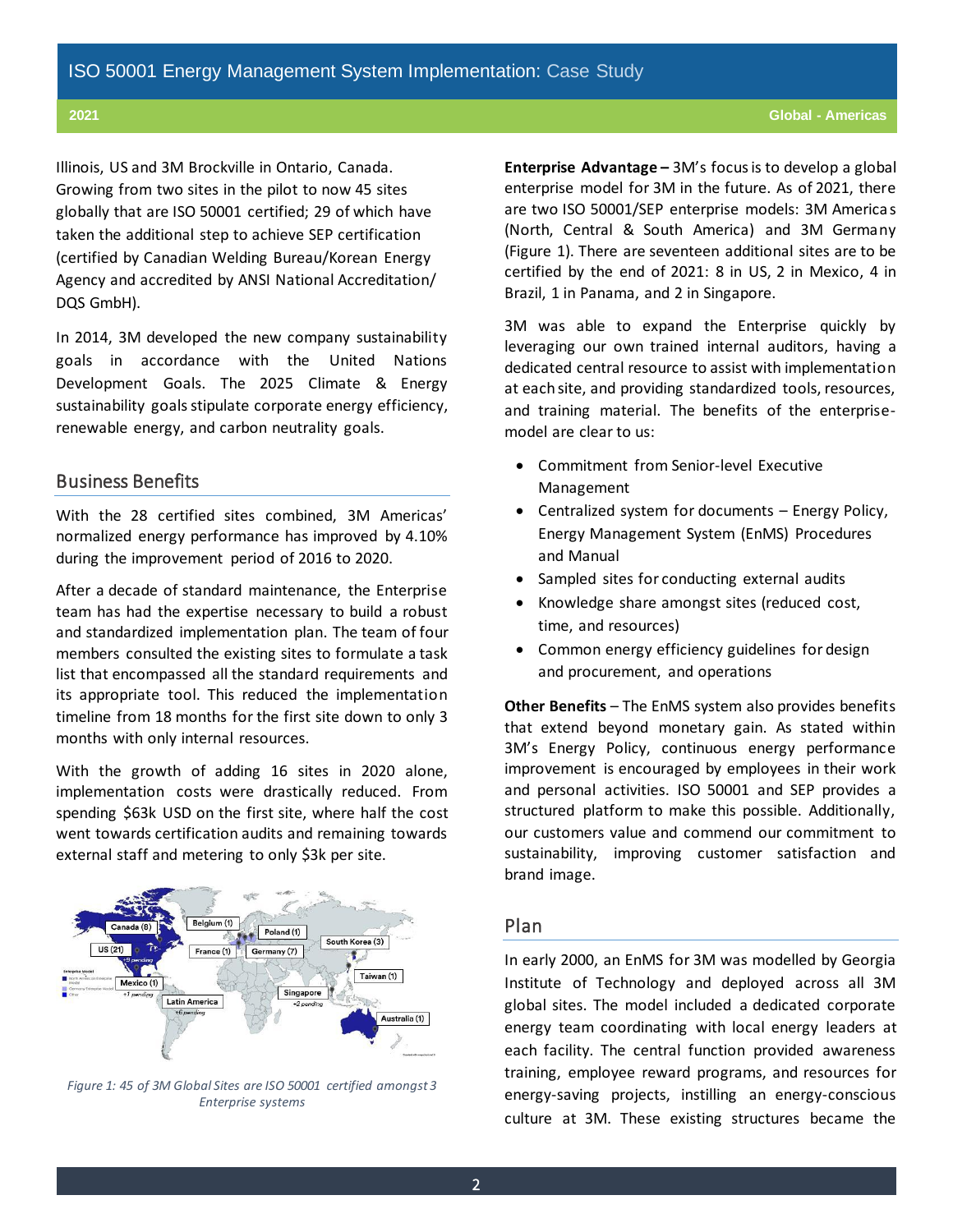**2021 Global - Americas**

backbone for ISO 50001 and instituted a rigid EnMS. For the first few sites certified, third-party resources propelled the implementation process until 3M had some of the necessary tools and procedures built.

## *"To gain momentum towards our ISO 50001 certification, it was important to build on existing legacy systems and management processes that were already helping us consume energy efficiently."*

—Andrew Hejnar, USAC Energy Manger, 3M

The Energy Review process is completed at each site and it identifies the significant energy uses at the site. Most 3M sites have electrical metering at the sub-station level as well for large natural gas consumers. Metering and monitoring systems allow sites to identify inefficient processes, and plant baseloads which then lead to recognizing operational control projects, optimization projects and equipment upgrades.

Once there are identified projects and opportunities for improvement in the energy hopper, 3M evaluates for financial and technical feasibility. Resources for implementation upon selection are allocated by local facilities. Local utilities and other incentive programs reduce the simple payback, making these projects more attractive. Should the energy-related project meet the cost-benefit requirements of the dedicated Centrally Coordinate Investment (CCI) Fund, 3M is able to provide additional support and resources to the site.

From the beginnings of energy management at 3M, three things have stayed true to help achieve the targets:

- 1. Metering and targeting allows energy to be visible and enables improvement activities.
- 2. Adopting energy-efficient technologies gives an inherent advantage in saving energy.
- 3. People are the catalysts to making progress in energy. Our employees who are aware of the energy use around them are motivated to act.

On average, the ISO 50001 certified sites outperform non-certified sites in energy efficiency improvements over the five-year improvement period. The realized savings and sustainability goal alignment from our ISO 50001 certified sites continue to fortify Top Management commitment for the EnMS across the organization. In 2020, 3M's VP in Enterprise Operations mandated that all sites contributing to 80% of global energy usage (Tier 1) to be certified to ISO 50001 by 2025.

#### Do, Check, Act

Building channels to share information and maintain consistent communication ensures that 3M achieves our corporate sustainability goals. Standardization of tools and resources sets 3M for success.

**The Energy Teams** – Forming a concrete structure to involve individuals from top management to operators allows 3M to easily coordinate ISO 50001 implementation. Figure 2 outlines the key crossfunctional teams involved in the Enterprise. Site-level energy teams typically include an Energy Leader, Engineering/Maintenance Manager, LSS Black Belts, Environmental, Health & Safety Representatives, Operators, and Engineering/Maintenance Personnel



*Figure 2: Hierarchical Representation of Energy Management Teams*

3M reviews the Strategic Energy Management Plan annually to prioritize programs and meet global goals. Utilizing input from stakeholders, including executive management, manufacturing directors, plant managers, and operators. The goals include to continually improve results, leverage engineering expertise, drive site-level efficiency improvements, and continue top management support.

**Energy Performance Derivation and Validation** – 3M measures energy performance utilizing three key factors: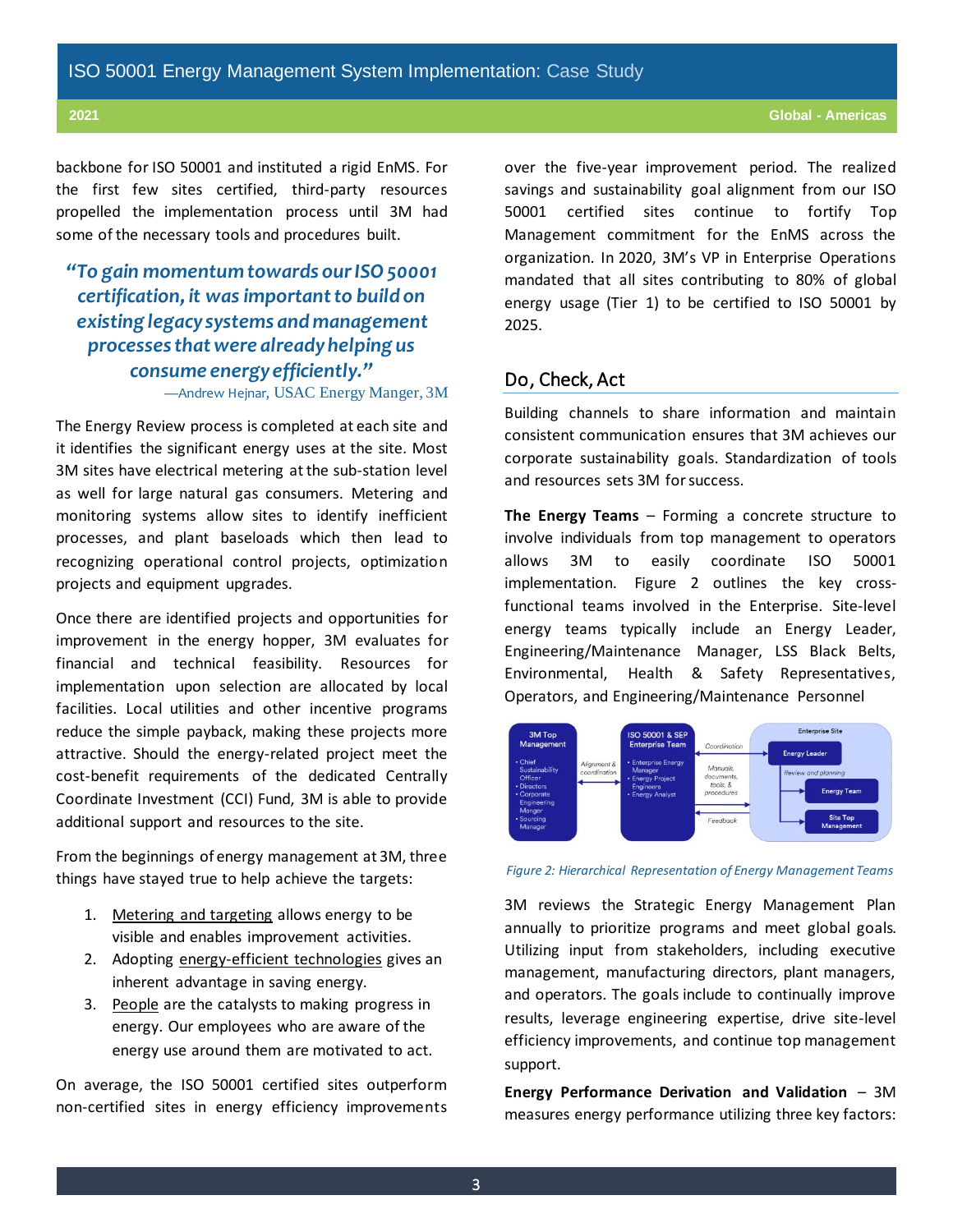measured energy use normalized for weather, production, and/or occupancy; energy savings from energy projects implemented; and the effectiveness of the EnMS. These factors are included on the energy dashboard for each facility and are part of each site's management review.

The baseline year for energy modelling is 2015 with a timeframe of 1 year (the reporting period is from 2016 to 2020). Modelling software tools provide a top-down verification, while a bottom-up approach is used to tabulate savings through completion of energy actions. SEP Measurement and Verification Protocol and IPMVP international standard is used to verify energy performance. The effectiveness of the EnMS is measured by completing an EnMS scorecard at each site. The EnMS is evaluated during top management reviews, internal audits, quarterly corporate reporting, and monthly team meetings.

**Projects and Actions** – 3M recognizes that most of energy is used for process and space heating. Therefore, the focus for projects have been around boilers, steam systems and process equipment.

- Subscribing to steam trap monitoring services
- Li-ion batteries for material handling equipment
- Optimizing controls in manufacturing processes
- Upgrading end-of-life infrastructure to energyefficient technologies (air compressors and HVAC)
- Installing co-generation system for heat and power
- Improving the building envelope efficiency
- DC to AC motor conversions and drive upgrades
- Lighting retrofit upgrades to metal halide and highpressure sodium lights

**Renewable Energy –** Establishing sources for renewable energy including purchased power agreements and 3M owned on-site generation has been in focus for the last several years. 3M has surpassed the goal for 2020 of 25% by providing 35.4% of global electricity from renewable sources like solar and wind.

**Operational Control** – Documentation systems such as the Energy Corrective Action/Preventative Action

(EnCAPA), the EnMS manual, SharePoint (common online platform), and Standard Operating Procedures (SOP), and associated checklists that guide our energy program with continuous improvement in mind. 3M strives to adopt engineering and administrative controls in addition to energy projects. Examples include ensuring preventative maintenance is compliant for significant energy uses and establishing 3M-wide standardized 12hr, 24hr, and 48hr shutdown checklists for trained personnel.

**Communication** – Sites utilize a plethora of avenues to motivate employees, increase awareness, and promote engagement. At each site, there is a variety of employee engagement activities along with an employee suggestion system integrated to the Lean Six Sigma Tier board process (Figure 3). Some activities include on-site energy bulletin boards, informational cards held within employee badges, layered process audits, poster campaigns, leak detection tags, energy treasure hunts, quarterly energy newsletters, annual Earth Day celebrations, energy fairs, and lunch-n-learn activities.

| Initiator:<br>lesse and Recommended Action / Resolution |                                |
|---------------------------------------------------------|--------------------------------|
| Action Planned / Taken:                                 | Assigned to:                   |
| <b>Target Completion Date:</b>                          | <b>Actual Completion Oate:</b> |

#### *Figure 3: Sustainability/Energy Employee Suggestion Tier Tag*

The Enterprise team provides energy and ISO 50001/SEP awareness training for new employees and site visitors, and refresher training is available for existing employees every two years. The Corporate Energy Team provides online webinars, quarterly newsletters, and energy dashboards to show progress towards our corporate energy goals and introduce emerging technologies to the site energy leaders. Top management provides support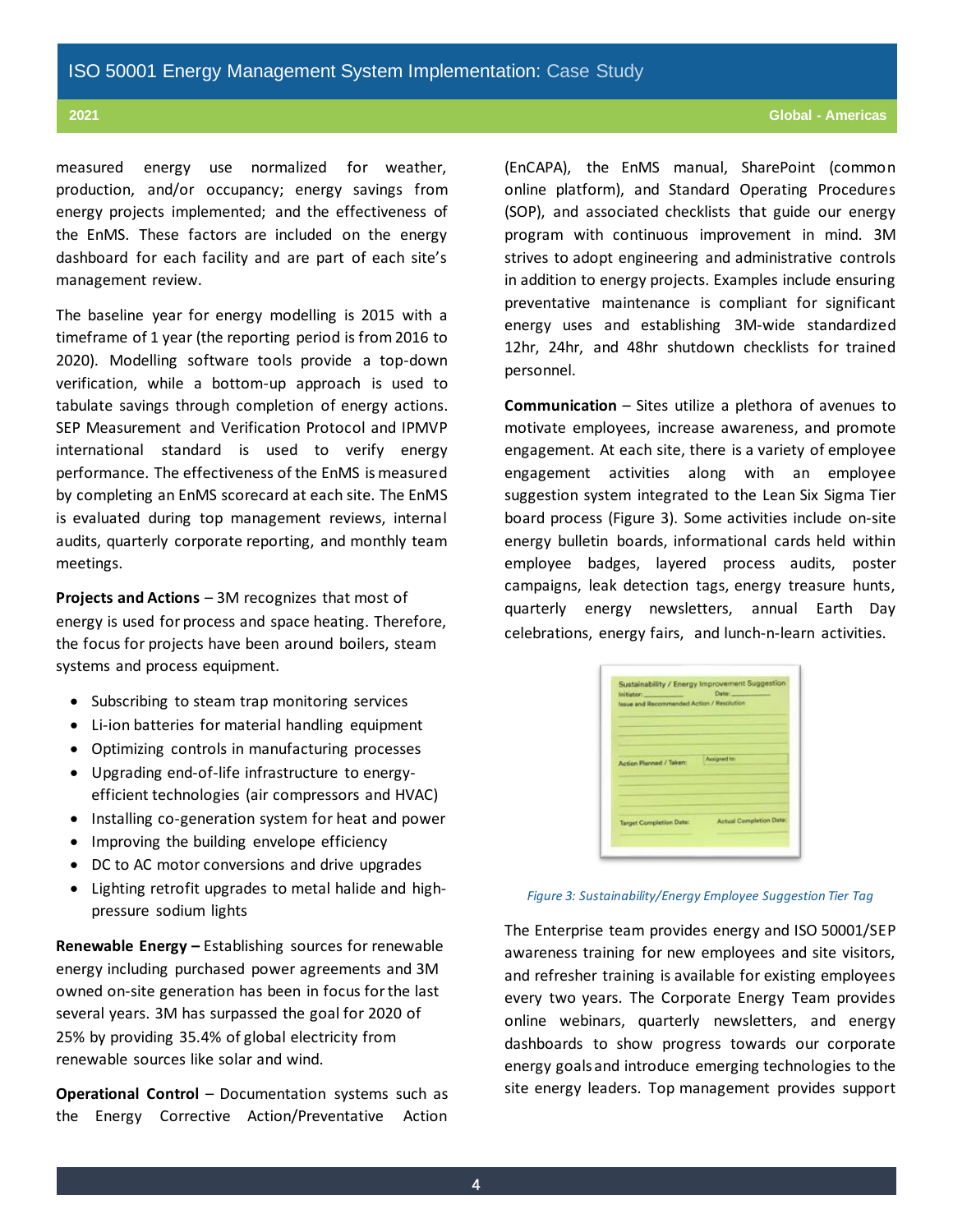through promoting different initiatives like presenting ISO 50001 certification during company-wide meetings.

**Design and Procurement** – Consideration for energy has been integrated in our design and procurement activities through the implementation of an internal mandatory energy manual released in January 2021. It prescribes best practices and guidelines for common workspaces, utilities and process systems found within 3M. A key element in the manual is the requirement for new equipment to have metering installed when energy consumption is expected to exceed thresholds (see Figure 4). The sourcing standard also stipulates that 3M is committed to increasing energy and resource efficiency in manufacturing and supply chain. It is also communicated to our suppliers – available for review on the 3M Supplier Direct website.

| <b>Utility</b>        | <b>Threshold Criteria</b> |
|-----------------------|---------------------------|
| <b>Chilled Water</b>  | > 50 TONS                 |
| <b>Compressed Air</b> | >75 SCFM                  |
| Natural Gas/LP        | 400 MMBtu/hr              |
| Electrical            | 35 kW                     |
| <b>Steam</b>          | 900 lbs/hr                |

#### *Figure 4: Threshold requirements for energy metering*

**Tools & Resources** – It was of benefit to leverage existing corporate tools and resources for ISO 50001 implementation. This includes the legacy of corporate leadership in sustainability, Management of Change (MOC) processes, ISO 9001 and ISO 14001 systems, and our corporate energy data and project databases. An Enterprise-wide SharePoint system was developed to house the EnMS tools & resources, providing easy access and document control. Each site utilizes the components of the system as needed to integrate with existing procedures and practices, while meeting the requirements of the standard.

The following tools and databases have been key in the development of the EnMS: Energy Review and Planning Tool (ERPT), RETScreen Expert energy modelling

platform (Figure 5), Site Energy Data System, and Energy Cost Reduction Projects (ECRP).



*Figure 5: RETScreen Energy Modelling normalizes energy performance to variables that impact the process at a site*

The following tools and databases have been key in the development of the EnMS: Energy Review and Planning Tool (ERPT), RETScreen Expert energy modelling platform (Figure 5), Site Energy Data System, and Energy Cost Reduction Projects (ECRP).

**Peer-to-Peer Group** – As legacy sites adopted to the new IOS 50001 2018 standard and onboarding sites were lacking experience in managing the ISO 50001 EnMS, the Enterprise team decided to create a platform to connect the Enterprise site energy leaders. The Microsoft Teams room "ISO 50001/SEP Help Room" hosts a forum to discuss various topics and offers a peer-to-peer platform to exchange best practices. This also helps the Enterprise team recognize emerging gaps in the EnMS and address them through bi-weekly meetings. The Enterprise team also introduce topics of interest and new technologies to the group for early adoption.

**Continual Improvement** – 3M's has adopted many changes over the decade-long ISO 50001 journey to integrate the EnMS into the business practices. Some of the more recent challenges and measures include:

- **Limited priority for energy management –** monthly meetings with top management and infrastructure teams to increase energy considerations in business decisions
- **Substantial gains were difficult to maintain**  built an energy roadmap to bridge the gap between site efforts and future business planning